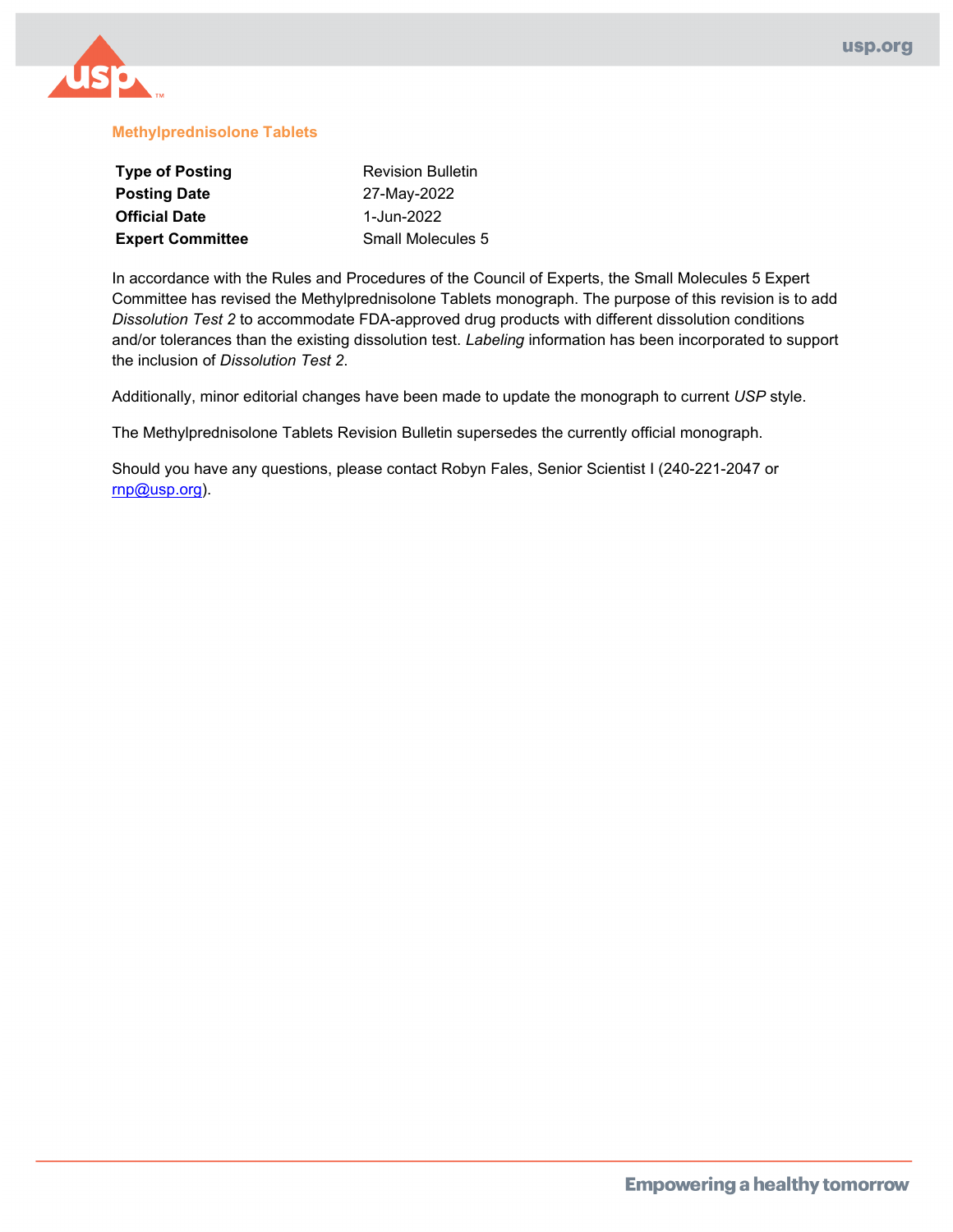# **Methylprednisolone Tablets**

# **DEFINITION**

Methylprednisolone Tablets contain NLT 92.5% and NMT 107.5% of the labeled amount of methylprednisolone  $(\mathsf{C}_{22} \mathsf{H}_{30} \mathsf{O}_5).$ 

# **IDENTIFICATION**

# **• A. Spectroscopic Identification Tests** 〈197〉**,** *Infrared Spectroscopy***:** 197K

**Sample:** Digest an amount nominally equivalent to about 40 mg of methylprednisolone from powdered Tablets with 25 mL of solvent hexane for 15 min. Filter, and discard the filtrate. Digest the residue with 25 mL of chloroform for 15 min. Filter, evaporate the filtrate to dryness, and dry at 105° for 2 h. **Acceptance criteria:** Meets the requirements

**• B.**

**Sample:** Use the *Sample* from *Identification A*. **Analysis:** Dissolve about 5 mg of *Sample* in 2 mL of sulfuric acid. **Acceptance criteria:** A red color is produced

# **ASSAY**

# **• Procedure**

**Mobile phase:** Butyl chloride, water-saturated butyl chloride, tetrahydrofuran, methanol, and glacial acetic acid (95:95:14:7:6)

**Solution A:** 3% Glacial acetic acid in chloroform

**Internal standard solution:** 0.2 mg/mL of prednisone in *Solution A*

**Standard solution:** 0.2 mg/mL of USP [Methylprednisolone RS](https://store.usp.org/searchresults?Ntt=1435003&searchType=simple&type=search) in the *Internal standard solution*

**Sample solution:** Nominally 0.19 mg/mL of methylprednisolone prepared as follows. Transfer an amount nominally equivalent to about 10 mg of methylprednisolone, from 20 finely powdered Tablets in a mortar and pestle, to a suitable container. Add 2.5 mL of water and swirl to form a fine slurry. Add 50.0 mL of *Internal standard solution* and shake for 15 min. If necessary, pass a portion of the solution through a suitable filter or centrifuge a portion of the solution and analyze the clear supernatant.

# **Chromatographic system**

(See *Chromatography* 〈621〉*, System Suitability*.)

## **Mode:** LC

**Detector:** UV 254 nm

**Column:** 4.0-mm × 25.0-cm; packing **L3** 

**Flow rate:** 1 mL/min

**Injection volume:** 10 µL

# **System suitability**

# **Sample:** *Standard solution*

[Note—The relative retention times for prednisone and methylprednisolone are about 0.7 and 1.0, respectively.]

## **Suitability requirements**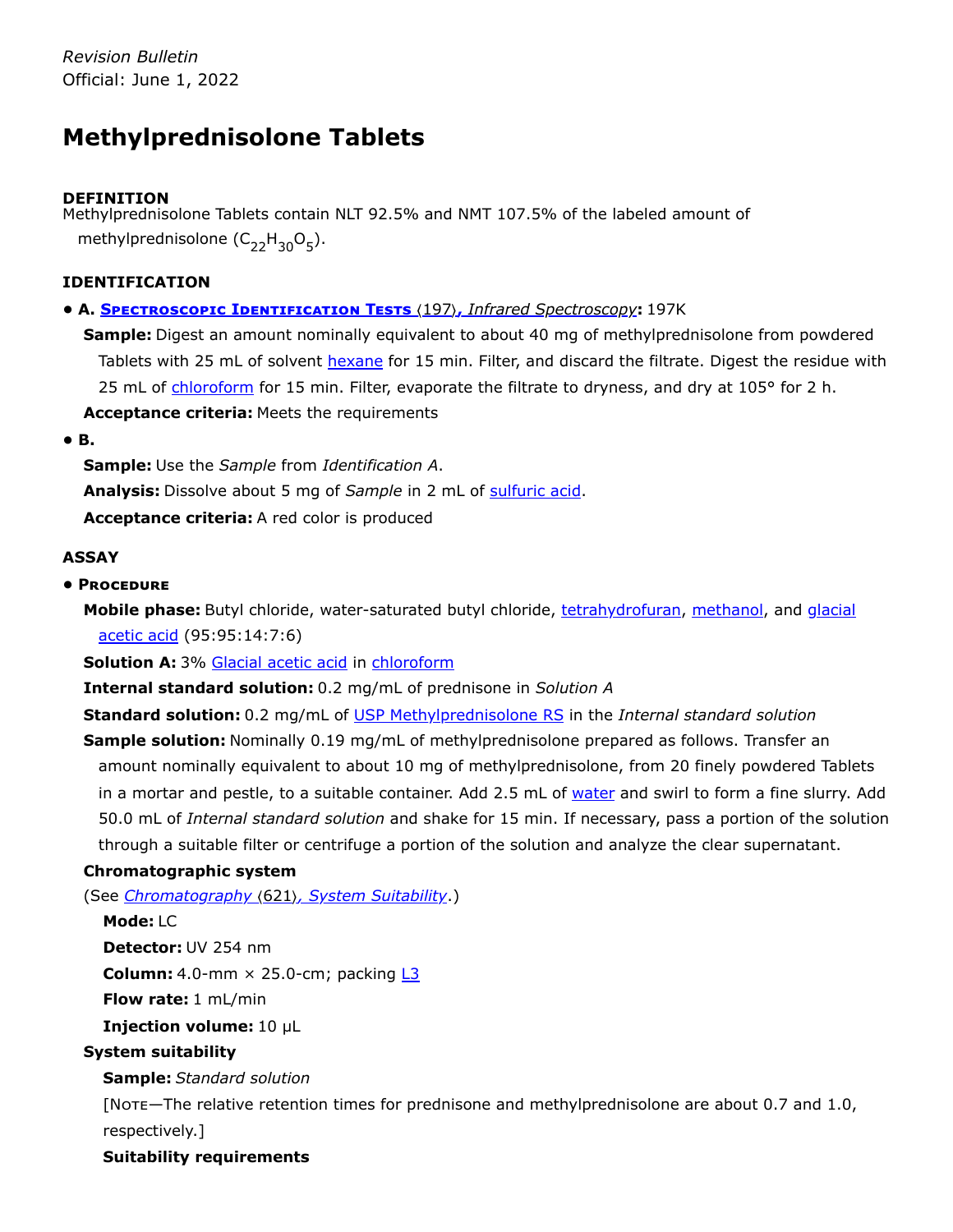**Resolution:** NLT 4.0 between prednisone and methylprednisolone

**Relative standard deviation:** NMT 2.0%

# **Analysis**

**Samples:** *Standard solution* and *Sample solution*

Calculate the percentage of the labeled amount of methylprednisolone  $(\mathsf{C}_{22}\mathsf{H}_{30}\mathsf{O}_5)$  in the portion of Tablets taken:

$$
Result = (R_U/R_S) \times (C_S/C_U) \times 100
$$

 $R_U$  = peak response ratio of methylprednisolone to prednisone from the *Sample solution* 

*R* = peak response ratio of methylprednisolone to prednisone from the *Standard solution S*

*C* = concentration of USP [Methylprednisolone RS](https://store.usp.org/searchresults?Ntt=1435003&searchType=simple&type=search) in the *Standard solution* (mg/mL)  $C_{\rm c}$ 

*C* = nominal concentration of methylprednisolone in the *Sample solution* (mg/mL)  $C_{II}$ 

**Acceptance criteria:** 92.5%–107.5%

## **PERFORMANCE TESTS**

#### *Change to read:*

**• Dissolution** 〈711〉

**▲Test 1**▲ (RB 1-Jun-2022)

**Medium:** Water; 900 mL

**Apparatus 2:** 50 rpm

**Time:** 30 min

**Standard solutions:** 20 µg/mL of USP [Methylprednisolone RS](https://store.usp.org/searchresults?Ntt=1435003&searchType=simple&type=search) prepared as follows. Dissolve a suitable quantity of USP [Methylprednisolone RS](https://store.usp.org/searchresults?Ntt=1435003&searchType=simple&type=search) in 0.1% of the flask volume of alcohol and dilute with water to volume. Prepare quantitative dilutions of this solution for the development of a standard curve.

**Sample solution:** Pass a portion of the solution under test through a suitable filter. Dilute with *Medium*, if necessary

## **Instrumental conditions**

**Mode:** UV

**Analytical wavelength:** 246 nm

**Cell:** 1 cm

**Blank:** Water

### **Analysis**

**Samples:** *Standard solutions*, *Sample solution*, and *Blank*

Using a standard curve, representing the absorbance versus concentration of the *Standard* s*olutions*, determine the labeled amount of methylprednisolone (C<sub>22</sub>H<sub>30</sub>O<sub>5</sub>) dissolved.

**Tolerances:** NLT 70% (Q) of the labeled amount of methylprednisolone  $(C_{22}H_{30}O_5)$  is dissolved.

**▲Test 2:** If the product complies with this test, the labeling indicates that it meets USP *Dissolution Test 2*.

**Medium:** Water; 500 mL

**Apparatus 2:** 50 rpm

**Time:** 20 min

**Standard stock solution:** 0.2 mg/mL of USP [Methylprednisolone RS](https://store.usp.org/searchresults?Ntt=1435003&searchType=simple&type=search) prepared as follows. Transfer a suitable amount of USP [Methylprednisolone RS](https://store.usp.org/searchresults?Ntt=1435003&searchType=simple&type=search) to an appropriate volumetric flask. Add 2% of the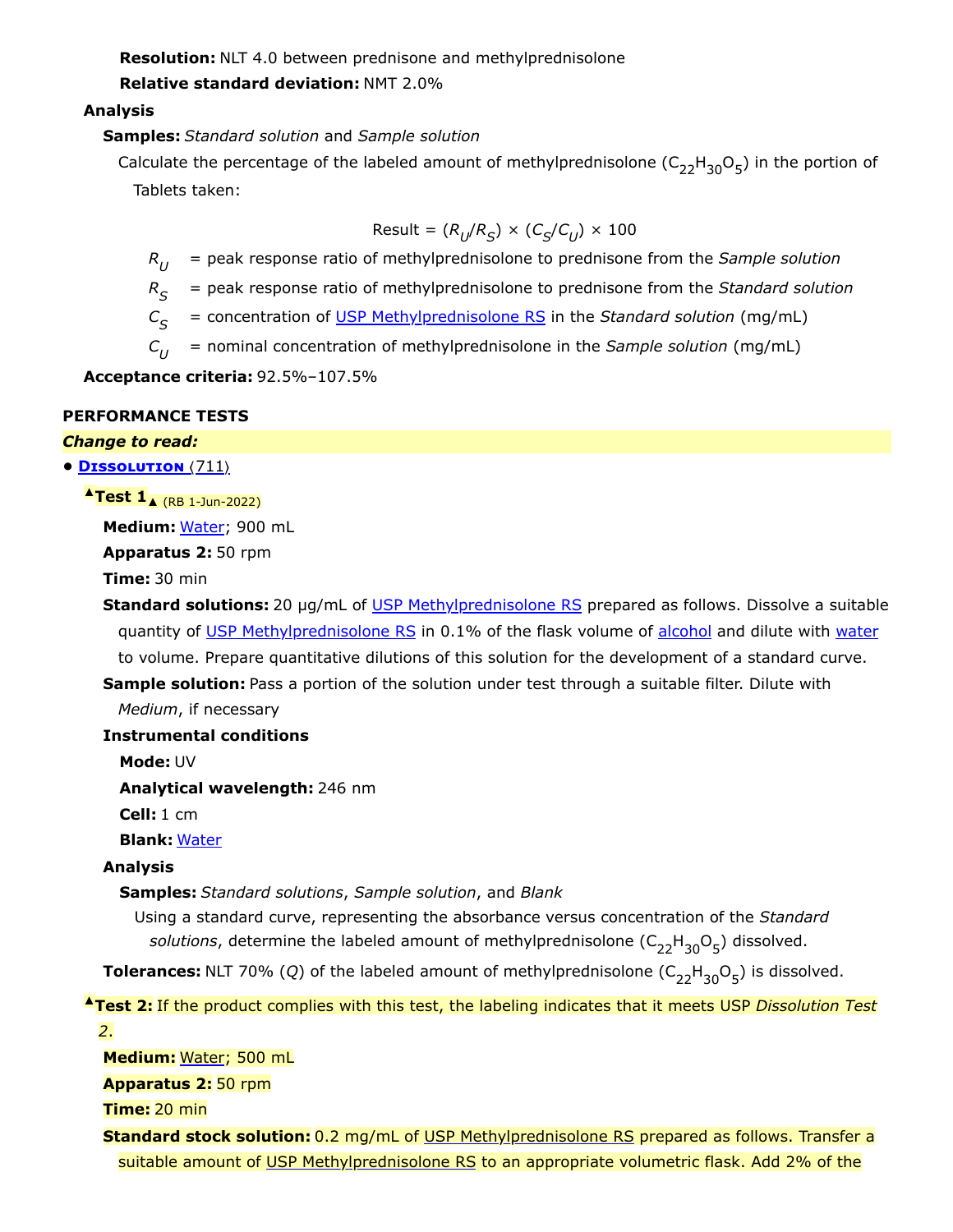flask volume of ethyl alcohol and sonicate to dissolve. Dilute with water to volume.

- **Standard solution A:** 0.002 mg/mL of USP [Methylprednisolone RS](https://store.usp.org/searchresults?Ntt=1435003&searchType=simple&type=search) from *Standard stock solution* in water
- **Standard solution B:** 0.004 mg/mL of USP [Methylprednisolone RS](https://store.usp.org/searchresults?Ntt=1435003&searchType=simple&type=search) from *Standard stock solution* in water
- **Standard solution C:** 0.008 mg/mL of USP [Methylprednisolone RS](https://store.usp.org/searchresults?Ntt=1435003&searchType=simple&type=search) from *Standard stock solution* in water
- **Standard solution D:** 0.010 mg/mL of USP [Methylprednisolone RS](https://store.usp.org/searchresults?Ntt=1435003&searchType=simple&type=search) from *Standard stock solution* in water
- **Standard solution E:** 0.012 mg/mL of USP [Methylprednisolone RS](https://store.usp.org/searchresults?Ntt=1435003&searchType=simple&type=search) from *Standard stock solution* in water
- **Sample solution:** Pass a portion of the solution under test through a suitable filter of 0.45-μm pore size.

**Instrumental conditions**

**Mode:** UV

**Analytical wavelength:** 246 nm

**Cell:** 1 cm

**Blank:** Water

## **System suitability**

**Samples:** *Standard solution A*, *Standard solution B*, *Standard solution C*, *Standard solution D*, and *Standard solution E*

## **Suitability requirements**

**Correlation coefficient:** NLT 0.99, as determined from the linear calibration constructed in the *Analysis*

#### **Analysis**

**Samples:** *Standard solution A*, *Standard solution B*, *Standard solution C*, *Standard solution D*, *Standard solution E*, *Sample solution*, and *Blank*

Determine the responses for *Standard solution A*, *Standard solution B*, *Standard solution C*, *Standard solution D*, and *Standard solution E*. Construct a linear calibration curve by plotting response values of *Standard solution A*, *Standard solution B*, *Standard solution C*, *Standard solution D*, and *Standard solution E* versus their corresponding concentrations in mg/mL. Determine the concentration (*C*) in mg/mL of methylprednisolone ( $\mathsf{C}_{22}\mathsf{H}_{30}\mathsf{O}_{5}$ ) in the portion of

Tablets taken from the calibration curve.

Calculate the percentage of the labeled amount of methylprednisolone ( $\mathsf{C}_{22}\mathsf{H}_{30} \mathsf{O}_5$ ) dissolved:

## Result =  $C \times V \times (1/L) \times 100$

- *C* = concentration of methylprednisolone in the *Sample solution* (mg/mL), as determined from the calibration curve
- *V* = volume of *Medium*, 500 mL
- $L =$  label claim (mg/Tablet)

**Tolerances:** NLT 80% (Q) of the labeled amount of methylprednisolone ( $\textsf{C}_{22} \textsf{H}_{30} \textsf{O}_5$ ) is dissolved.<sub>▲</sub>

(RB 1-Jun-2022)

**• UNIFORMITY OF DOSAGE UNITS** (905): Meet the requirements

**Procedure for content uniformity**